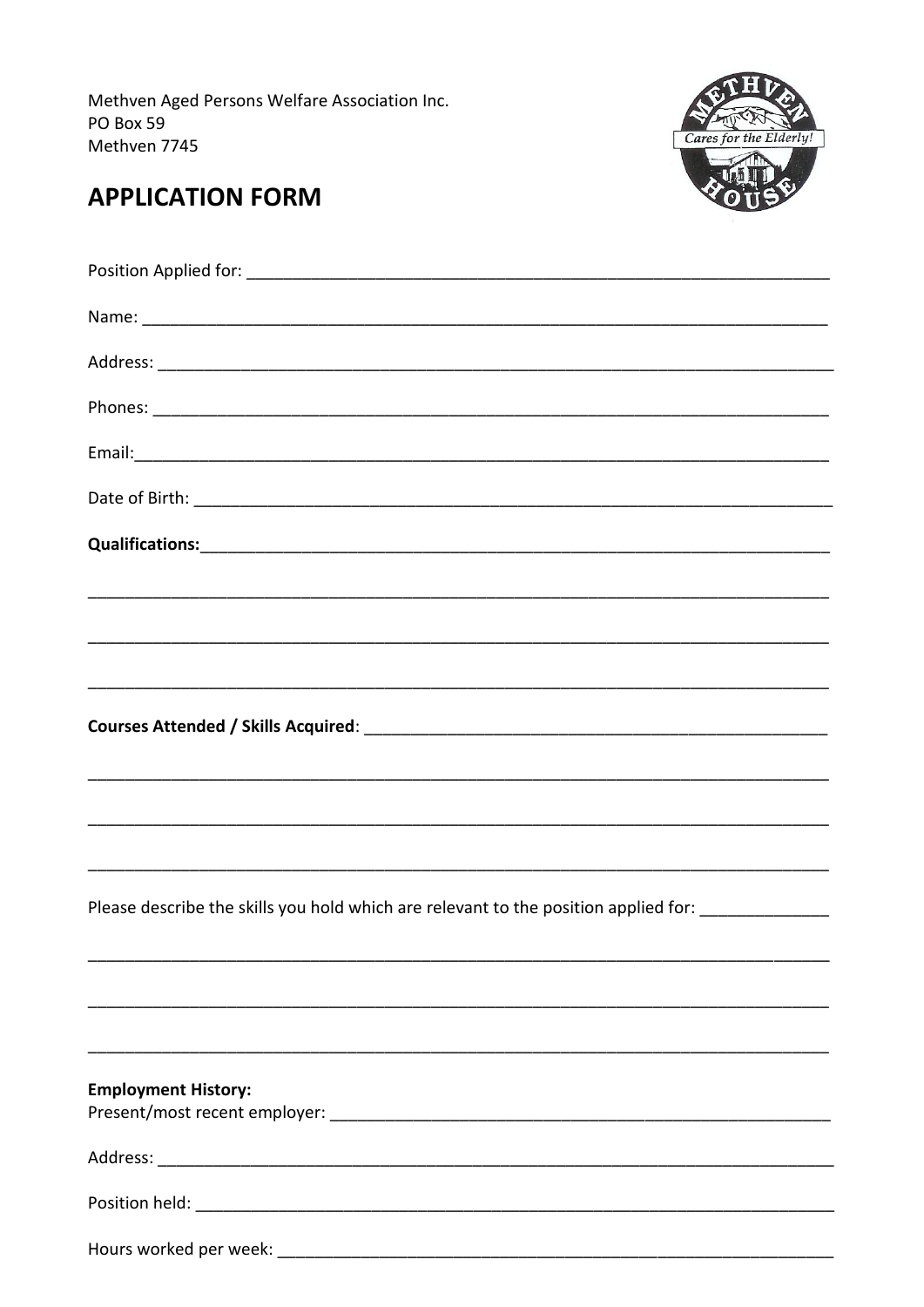| Can we contact this employer?                                                                                                                                                                                                                                                 | Yes/No           |
|-------------------------------------------------------------------------------------------------------------------------------------------------------------------------------------------------------------------------------------------------------------------------------|------------------|
|                                                                                                                                                                                                                                                                               |                  |
|                                                                                                                                                                                                                                                                               |                  |
|                                                                                                                                                                                                                                                                               |                  |
|                                                                                                                                                                                                                                                                               |                  |
|                                                                                                                                                                                                                                                                               |                  |
|                                                                                                                                                                                                                                                                               |                  |
| Can we contact this employer?                                                                                                                                                                                                                                                 | Yes/No           |
| Give details of any other job/experience which you have had which may be relevant to this                                                                                                                                                                                     |                  |
|                                                                                                                                                                                                                                                                               |                  |
| General:                                                                                                                                                                                                                                                                      |                  |
| Are you prepared to work shifts if required to do so?                                                                                                                                                                                                                         | Yes/No           |
|                                                                                                                                                                                                                                                                               | Yes/No           |
| Have you worked shifts before?<br>Are you prepared to work extra time if required?                                                                                                                                                                                            | Yes/No           |
| Have you been convicted of a criminal offence?<br>Are you awaiting the hearing of charges in a criminal court of law?                                                                                                                                                         | Yes/No<br>Yes/No |
| If your application is successful when could you commence employment? ______________________________                                                                                                                                                                          |                  |
|                                                                                                                                                                                                                                                                               |                  |
| <b>Declaration:</b><br>Do you have or have you had any injury that would affect your ability to do this job which includes<br>heavy lifting and extended time on your feet.<br>For example: psychiatric or psychological illness or impairment, gradual disease process, OSS, |                  |

Have you had an injury or medical condition caused by gradual process disease or infection which might be aggravated or further contributed to by the tasks of this job: Yes/No Details if yes: \_\_\_\_\_\_\_\_\_\_\_\_\_\_\_\_\_\_\_\_\_\_\_\_\_\_\_\_\_\_\_\_\_\_\_\_\_\_\_\_\_\_\_\_\_\_\_\_\_\_\_\_\_\_\_\_\_\_\_\_\_\_\_\_\_\_\_\_\_

\_\_\_\_\_\_\_\_\_\_\_\_\_\_\_\_\_\_\_\_\_\_\_\_\_\_\_\_\_\_\_\_\_\_\_\_\_\_\_\_\_\_\_\_\_\_\_\_\_\_\_\_\_\_\_\_\_\_\_\_\_\_\_\_\_\_\_\_\_\_\_\_\_\_\_\_\_\_\_\_